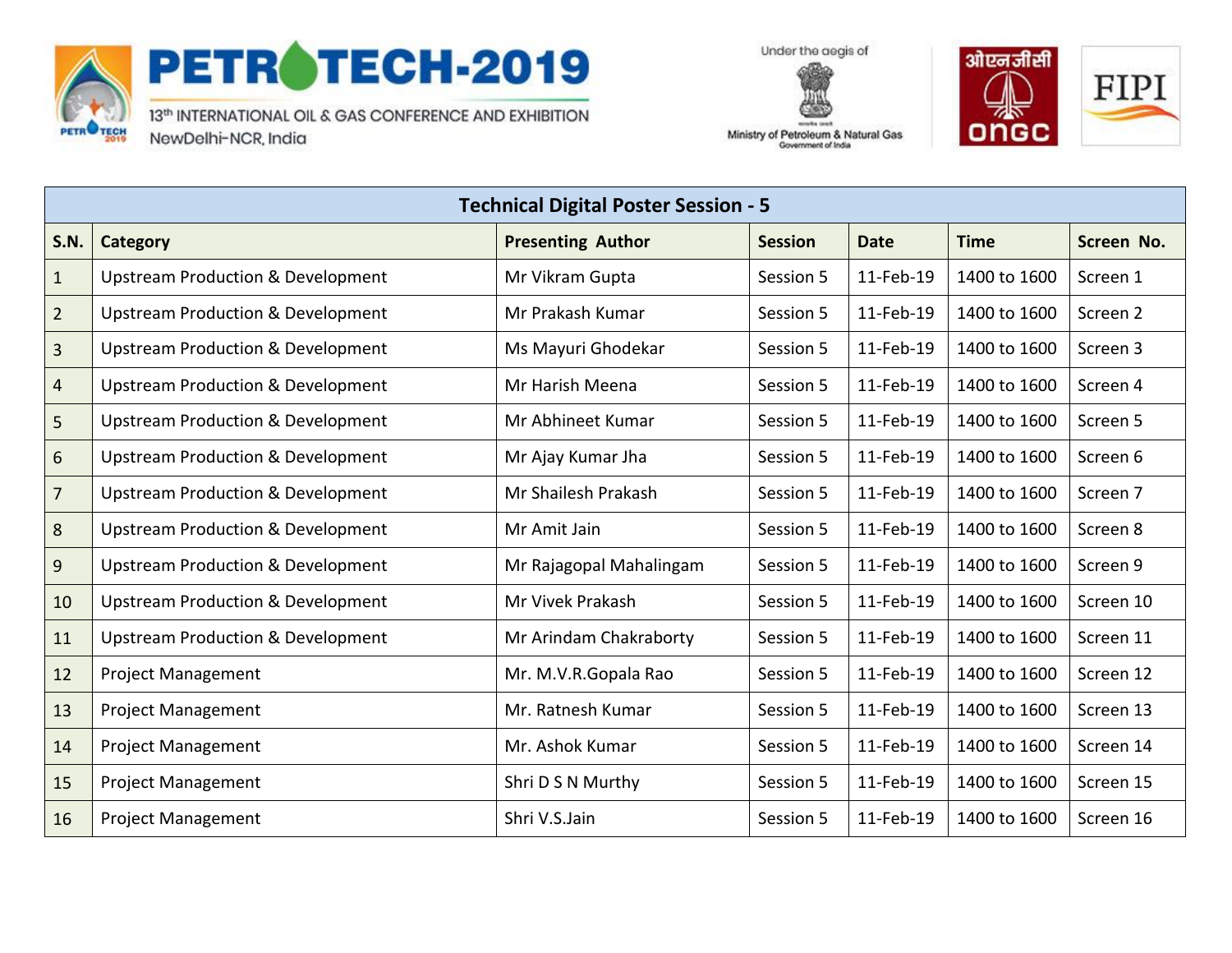

## PETROTECH-2019

13th INTERNATIONAL OIL & GAS CONFERENCE AND EXHIBITION NewDelhi-NCR, India

Under the aegis of Ministry of Petroleum & Natural Gas

Government of India



| 17 | <b>Project Management</b>                                           | Mr Hari Srivastava        | Session 5 | 11-Feb-19 | 1400 to 1600 | Screen 17 |
|----|---------------------------------------------------------------------|---------------------------|-----------|-----------|--------------|-----------|
| 18 | <b>Project Management</b>                                           | Mr. Srikanth Nagarajan    | Session 5 | 11-Feb-19 | 1400 to 1600 | Screen 18 |
| 19 | <b>Project Management</b>                                           | Mr Amanpreet Singh Chopra | Session 5 | 11-Feb-19 | 1400 to 1600 | Screen 19 |
| 20 | Health, Safety & Environment                                        | Mr.Deepak                 | Session 5 | 11-Feb-19 | 1400 to 1600 | Screen 20 |
| 21 | Health, Safety & Environment                                        | Mr.Karthik B              | Session 5 | 11-Feb-19 | 1400 to 1600 | Screen 21 |
| 22 | Health, Safety & Environment                                        | Dr.Manoj Kumar            | Session 5 | 11-Feb-19 | 1400 to 1600 | Screen 22 |
| 23 | Health, Safety & Environment                                        | Mr.Taranpreet Singh       | Session 5 | 11-Feb-19 | 1400 to 1600 | Screen 23 |
| 24 | Health, Safety & Environment                                        | Mr. Ranjeet Kumar Gupta   | Session 5 | 11-Feb-19 | 1400 to 1600 | Screen 24 |
| 25 | Health, Safety & Environment                                        | Mr A. Ramanathan          | Session 5 | 11-Feb-19 | 1400 to 1600 | Screen 25 |
| 26 | Health, Safety & Environment                                        | Mr Akshay Kumar Agrawal   | Session 5 | 11-Feb-19 | 1400 to 1600 | Screen 26 |
| 27 | Health, Safety & Environment                                        | Mr. Roshan A. Dhakate     | Session 5 | 11-Feb-19 | 1400 to 1600 | Screen 27 |
| 28 | Health, Safety & Environment                                        | Mr. Prashant Jadhao       | Session 5 | 11-Feb-19 | 1400 to 1600 | Screen 28 |
| 29 | Health, Safety & Environment                                        | Mr. R.S.Prasad            | Session 5 | 11-Feb-19 | 1400 to 1600 | Screen 29 |
| 30 | Health, Safety & Environment                                        | Mr. Avijit Mazumdar       | Session 5 | 11-Feb-19 | 1400 to 1600 | Screen 30 |
| 31 | Health, Safety & Environment                                        | Mr. Anwesh Kumar Das      | Session 5 | 11-Feb-19 | 1400 to 1600 | Screen 31 |
| 32 | Health, Safety & Environment                                        | Mr. Nishant Kumar         | Session 5 | 11-Feb-19 | 1400 to 1600 | Screen 32 |
| 33 | <b>Emerging Renewable / Unconventional Energy</b><br><b>Options</b> | Mr. Ajendra Singh         | Session 5 | 11-Feb-19 | 1400 to 1600 | Screen 33 |